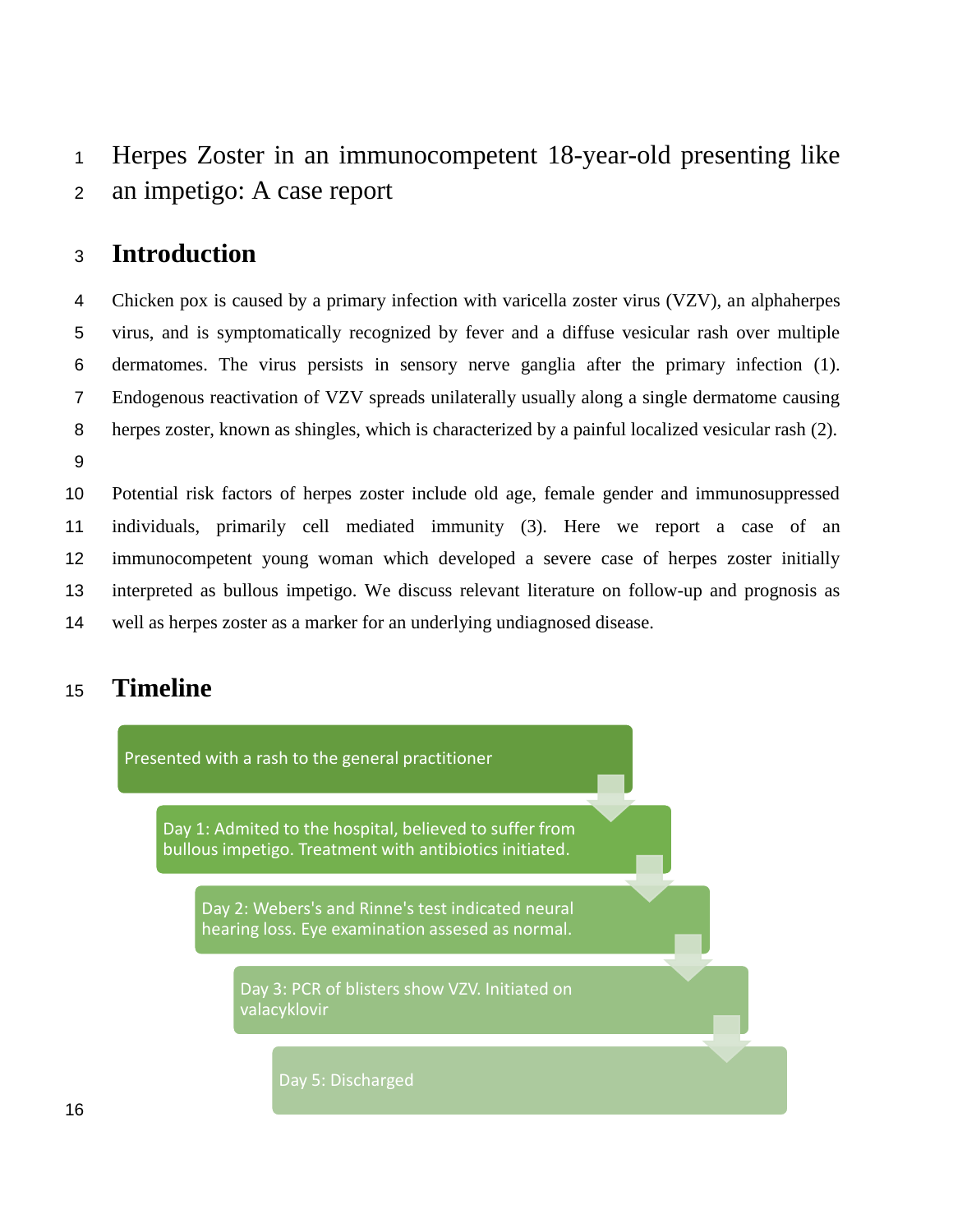#### **Case presentation**

 An 18-year-old Caucasian female presented to the general practitioner with fever, general fatigue, an exuding redness that had spread over the right side of the face and headache. Upon initial examination enlarged lymph nodes at the jaw angle were found. Small intact blisters with yellow crust on a palm sized erythematous area on the right cheek were noticed upon inspection of the face. Laboratory analysis revealed a C-reactive protein (CRP) of 8 ng/L and leukocyte 23 concentration of 3 x 10<sup>o</sup>9/L. Her medical history was scarce and only included a broken arm 5 years prior. She had chicken pox at 8 months of age. She was not on any regular medication including oral contraceptives.

 She was referred to a local hospital where further examination revealed a heart rate of 75, with a regular rhythm. Auscultation revealed no audible murmurs. Lung auscultation revealed vesicular breathing sounds bilaterally with no audible wheezes or rales. She had a saturation of 100% on air and a respiratory rate of 16 breaths/min. Surprisingly, her blood pressure was 140/100 mmHg. She had no uveitis, no impairment of eye movements and no signs of light sensitivity. The patient's condition was interpreted as severe bullous impetigo and treatment with cloxacillin 2g x 4 were initiated.

 The next day the patient had not improved. The affected area was now swollen thus making eye opening difficult. However, she experienced little to no pain. The patient had developed a subjective decrease of hearing. Weber's test was lateralized to the affected side and Rinne's test was negative thus indicating a unilateral neural hearing loss. Eye examination revealed no uveal, corneal nor eyelid involvement.

 Initial interpretation of the patient's condition explained as bullous impetigo was disregarded and re-evaluated to herpes zoster affecting dermatomes of the maxillary nerve (CN V2) and Vestibulocochlear nerve (CN V8). Treatment with valacyclovir was initiated. The patient denied 44 drug injections and unprotected sex. Alere determine HIV-1/2 AG/Ab combo test was negative. No further screening was performed. The patient was discharged 2 days later in her habitual state. The patient was remitted to an ear nose and throat specialist for follow up.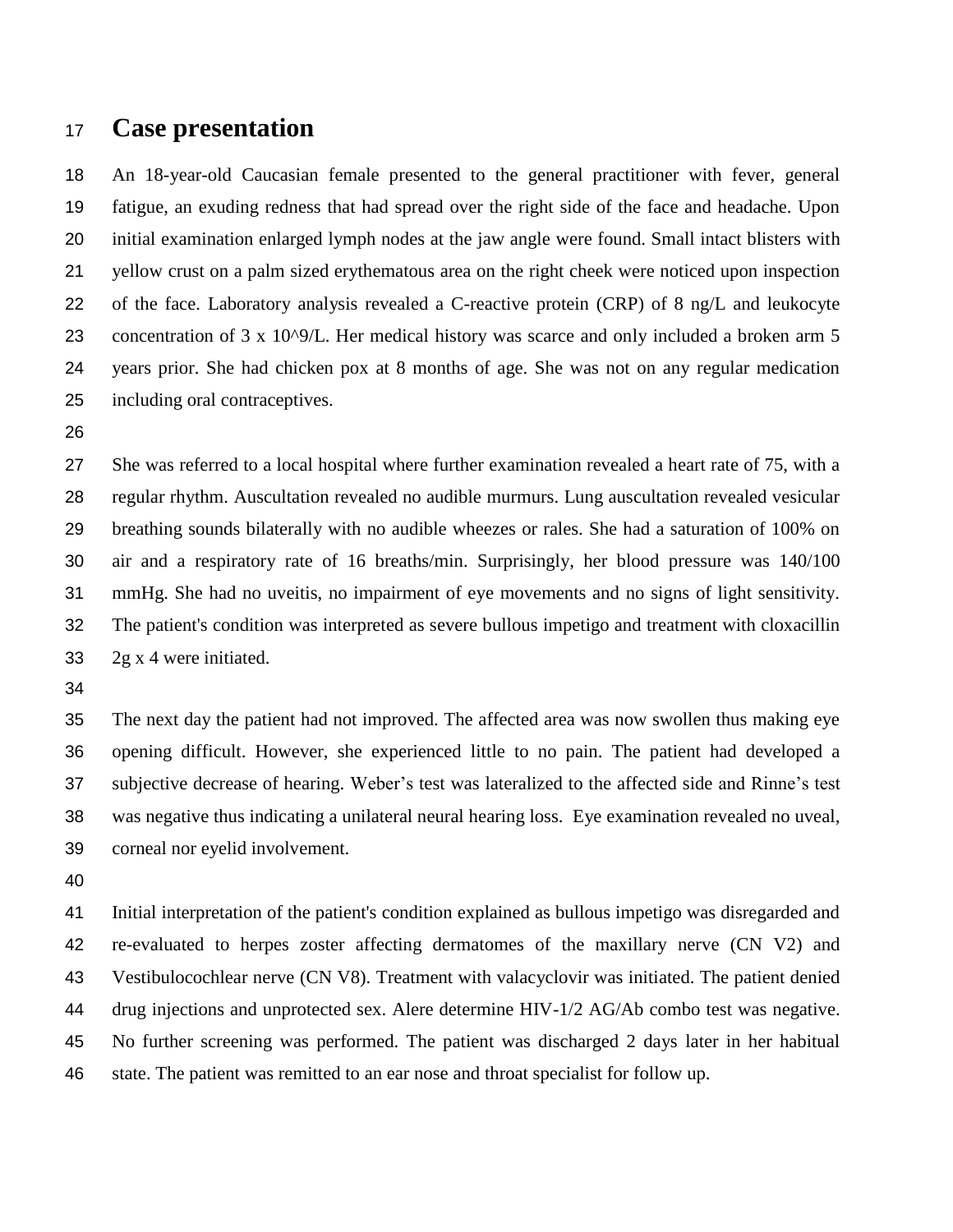### **Discussion**

 Potential risk factors for herpes zoster is not completely known and some results and studies are contradicting. It is evident that increasing age, immunosuppressed individuals, HIV patients and patients with cancer have a higher incidence of zoster (3, 4). However, it is not yet fully understood if individuals with herpes zoster should be tested for cancer, HIV or other immunosuppressive diseases.

 Two studies comparing herpes zoster incidence in HIV-positive and HIV-negative individuals have shown an 12-17-fold increased risk of developing herpes zoster in HIV-positive individuals (5, 6). Surprisingly in areas of high HIV-prevalence there are reports indicating that Herpes-zoster has a positive predictive value of 85-95% for an underlying HIV infection (7, 8).

 Genetic susceptibility to herpes zoster was studied by Haanpää et al which found that 53% of 60 immunocompetent patients with herpes zoster carried the ATA haplotype of the promoter region for interleukin 10, a cytokine which can downregulate cell-mediated T-cell response, compared to only 38% of 400 blood donors (9). This is in coherence with previous knowledge that zoster primarily infects patients with impaired cell mediated immunity.

 Currently the viral tropism of VZV is uncertain. (10) It is known that primary infection can be caused by inoculation of the respiratory mucosa, however it is not known how the virus transfers to the skin and sensory ganglia. Pre-clinical studies have shown. That T-cells may be infected and serve as the link between mucosa to skin and ganglia (11, 12). This possibly partly explains why patients with HIV and other cell mediated immunodeficiencies where T-cells are disturbed are at risk for zoster infections.

 A meta-analysis done by Schmidt et al identified 46 published papers that studied the association between herpes zoster and cancer, 10 of which looked at all cancer types combined (13). They found an absolute risk of 0.7 - 1.8% for any cancer at one year after presentation with herpes zoster. The study supports an association between herpes zoster and occult cancer however the low absolute risk of cancer limits the clinical implications.